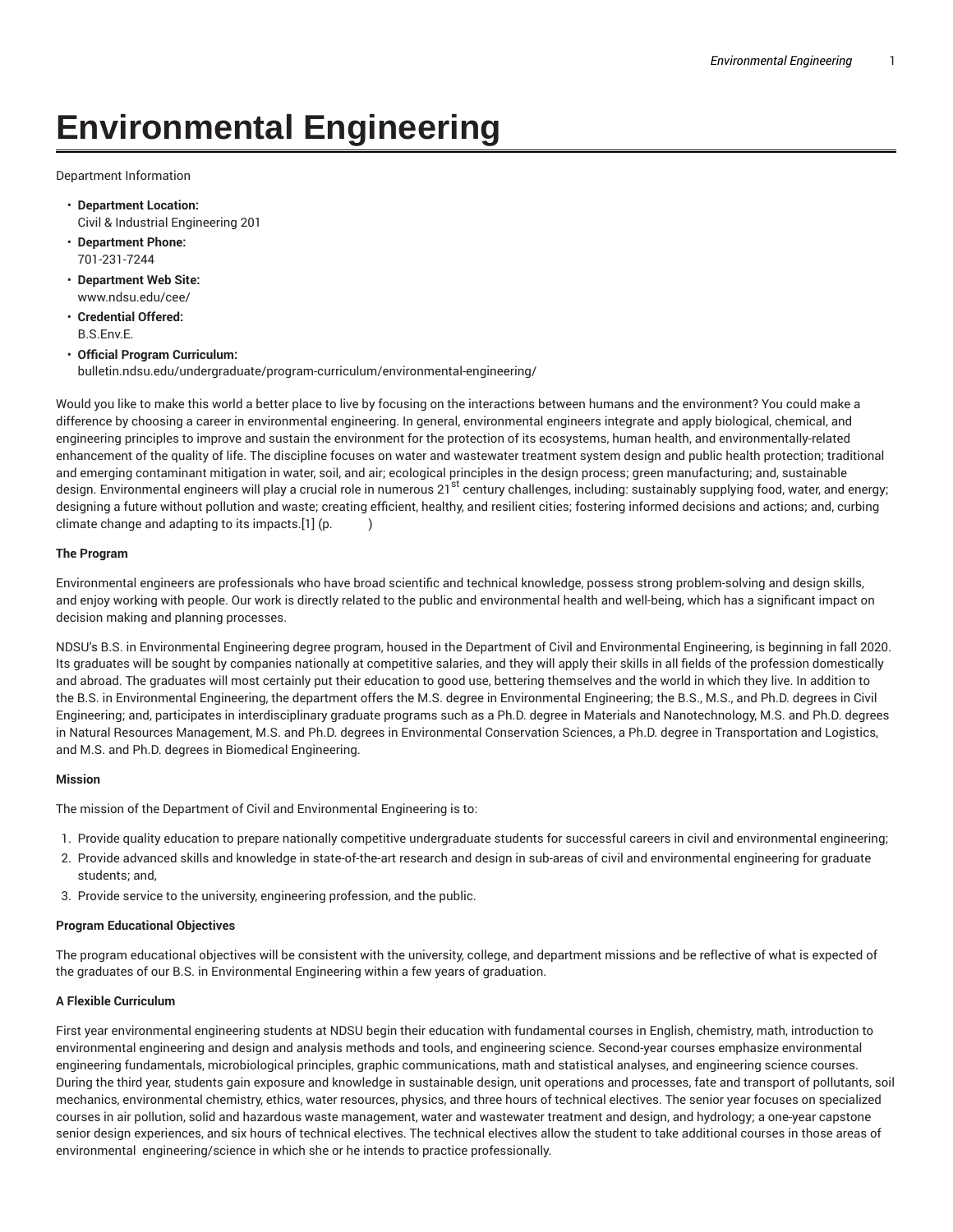# **Faculty**

The department has well-qualified and dedicated faculty members. They are nationally and internationally recognized experts, with the knowledge and experience to prepare graduates for successful careers. All faculty members in the department have a doctoral degree. All classes are taught/ assessed by full-time professors, and supplemented by lectures from leaders from the industry.

### **Modern, Well-Equipped Facilities**

The department has excellent laboratory facilities for undergraduate education and research, including the new undergraduate laboratories for water resources and environmental engineering, laboratories, and several state-of-the-art research laboratories.

#### **Student Organizations**

Students participate in several professional departmental student organizations, which helps them develop leadership and teamwork skills. The NDSU American Water Works Association (AWWA) and the Water Environment Federation (WEF) student chapter has won 2 national design competitions. Students may also participate in a number of student organizations within the College of Engineering, including Engineers Without Borders (EWB), Society of Women Engineers (SWE), National Society of Black Engineers (NSBE), and American Indian Science and Engineering Society (AISES).

#### **Preparation**

High school students who wish to prepare for college engineering should attempt to complete the following high school credits: one unit of physics, four units of math, and one unit of chemistry. Nationally, incoming freshmen prepared to enroll in calculus frequently complete their environmental engineering degree in four years. Students who have studied two years of pre-engineering at another institution can normally complete the environmental engineering degree in two additional years beginning with the 2022-2023 academic year.

#### **Scholarships and Financial Aid**

The Department of Civil and Environmental Engineering awards numerous scholarships each year, which range from \$500 - \$10,000. Students should check with the department for more information.

#### **Career Opportunities**

NDSU environmental engineering students will be highly sought for internships and co-ops, with most students having completed multiple work experiences. Graduates from the program will be widely regarded as hands-on, can-do, project-ready professionals, who will be very successful in finding excellent jobs. Most students will have selected a job before graduation and others within a few weeks of graduation. The work varies in regard to the type of activity and location. Environmental engineers can work in the office, in the field, or a combination of the two. They can work primarily with a number of intricate designs or with people in management or sales. Environmental engineering graduates normally go to work at consulting firms, governmental (state and federal) agencies, NGOs, or industry. The academic curriculum also prepares environmental engineering graduates for graduate school, law school, and/or an MBA program.

Since this degree program begins in fall 2020, there currently are no job placement data available.

[1] (p. ) National Academies of Sciences, Engineering, and Medicine. 2019. Environmental Engineering for the 21st Century: Addressing Grand Challenges. Washington, DC: The National Academies Press. doi: https://doi.org/10.17226/25121.

Please note this is a sample plan of study and not an official curriculum. Actual student schedules for each semester will vary depending on start year, education goals, applicable transfer credit, and course availability. Students are encouraged to work with their academic advisor on a regular basis to review degree progress and customize an individual plan of study.

| Freshman        |                       |                |
|-----------------|-----------------------|----------------|
| Fall            | <b>Credits Spring</b> | <b>Credits</b> |
| <b>ENVE 111</b> | 1 ENVE 211            |                |
| <b>ENGL 110</b> | 4 COMM 110            | 3              |
| <b>ENGL 120</b> | 3 CHEM 122            | 3              |
| <b>CHEM 121</b> | 3 CHEM 122L           |                |
| CHEM 121L       | 1 MATH 166            | 4              |
| <b>MATH 165</b> | 4 ME 221              | 3              |
|                 | Gen Ed Wellness (W)   | 2              |